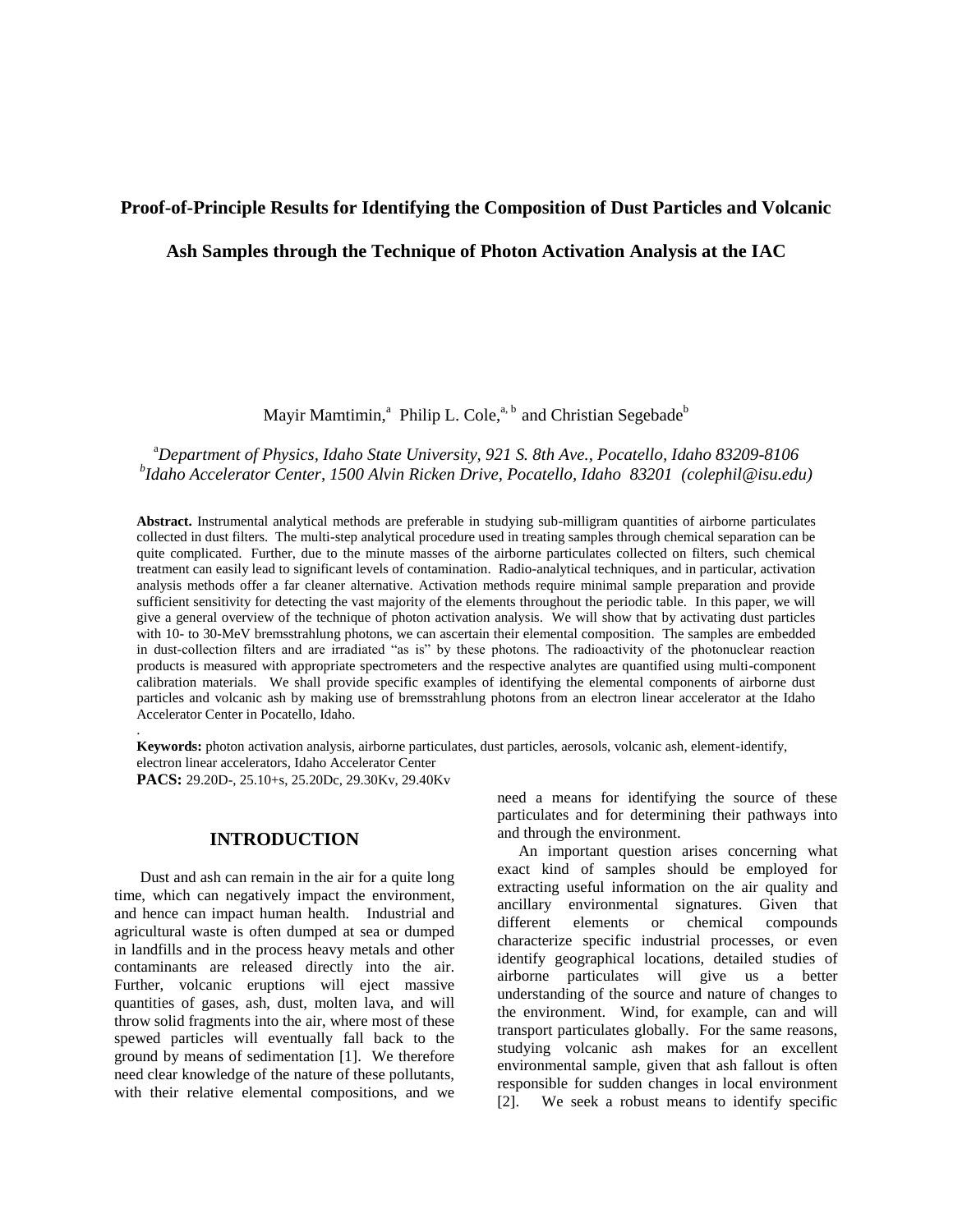elements, which is sensitive to the presence of trace elements at the  $\mu$ g/g (ppm) level, with the desirable feature of minimizing handling. Earlier elementalanalysis methods partially met these requirements of an automated instrumental analysis technique, which are sensitive to a wide range of elements [3]. In this paper we shall argue the case of the efficacy of Photon Activation Analysis for identifying elements in particulate matter.

### **PHOTON ACTIVATION ANALYSIS**

Photon Activation Analysis (PAA) is predicated on the physics of an energetic photon interacting with the nucleus. For example, when a photon of energy 15 MeV strikes a nucleus, a neutron can be liberated, and through these means, an excited, proton-rich nuclide is formed. That is, the photon activates this target nucleus. Complementary to PAA is the more commonly used technique of Neutron Activation Analysis (NAA). In the case of NAA, neutrons, instead of photons, activate the target nucleus [4,5]. However, NAA, if applied to the determination of trace quantities normally requires a nuclear reactor for generating the requisite neutron flux for proper activation, which is not altogether practical at most universities. Furthermore, frequently some restrictions have to be accounted for when using other activation techniques like 14 MeV NAA (small reaction cross sections; insufficient neutron flux) or charged particle activation (CPAA; analyses only the very outer surface of the item under study).

During photon activation analysis, nuclides of the analyte elements in the material samples are excited to radioactive nuclides. The high-energy photon interacts with the target nucleus and in the ensuing photonuclear reaction, a nucleon (proton or neutron) is ejected from the probed nucleus. Usually this nucleon is a neutron, as the Coulomb energy barrier will tend to inhibit protons from escaping. The resulting nuclide will be a proton-rich isotope of that interrogated element. In most cases, the isotope is unstable and this excited nuclide will decay by  $\beta^{\dagger}$  emission or electron capture  $(\varepsilon)$  to the lower Z isobar ususally through emitting several gamma rays, each having a characteristic energy ranging from ~100 keV to several MeV (see Fig. 1).



**FIGURE 1.** Photon Activation Analysis.

Measuring these discrete gamma rays will "fingerprint" the nuclide; the resulting characteristic spectral lines can then be identified with an appropriate spectrometer, such as a high-purity Germanium (HPGe) detector. And through the spectroscopy of identifying peaks within the complete gamma-energy spectrum, each chemical element – not the chemical species – can be detected qualitatively as is shown in Fig. 2. A thorough and detailed description of PAA can be found in reference [6].



**Figure 2.** Element-identified gamma peaks from irradiated dust samples collected in Santiago, Chile. The elements can be identified by the characteristic gamma decay energies, which "fingerprint" the particulates.

Photon activation analysis gives information on the type of element present within the sample. It cannot, however, determine the absolute number of nuclides activated. One cannot know *a priori* the exact mass of each of the separate elements within a random sample. Assuming uniform irradiation of the sample under interrogation, with all other beam parameters held fixed, the number of the proton-rich nuclides produced will scale with the absolute number of the interrogated isotopes of a specific element. Once the photon activation period is complete, the decay gamma rays from the excited nuclides are measured with a high-purity Germanium detector. And similarly a greater number of the photoproduced nuclides will be reflected by the higher intensities of the characteristic spectral signals, which are emitted from the proton-rich nuclides as they decay to ground state (Table 1). To determine the absolute masses of specific elements of the samples under scrutiny, a calibration material will have to be irradiated along with the interrogated sample. One usually employs a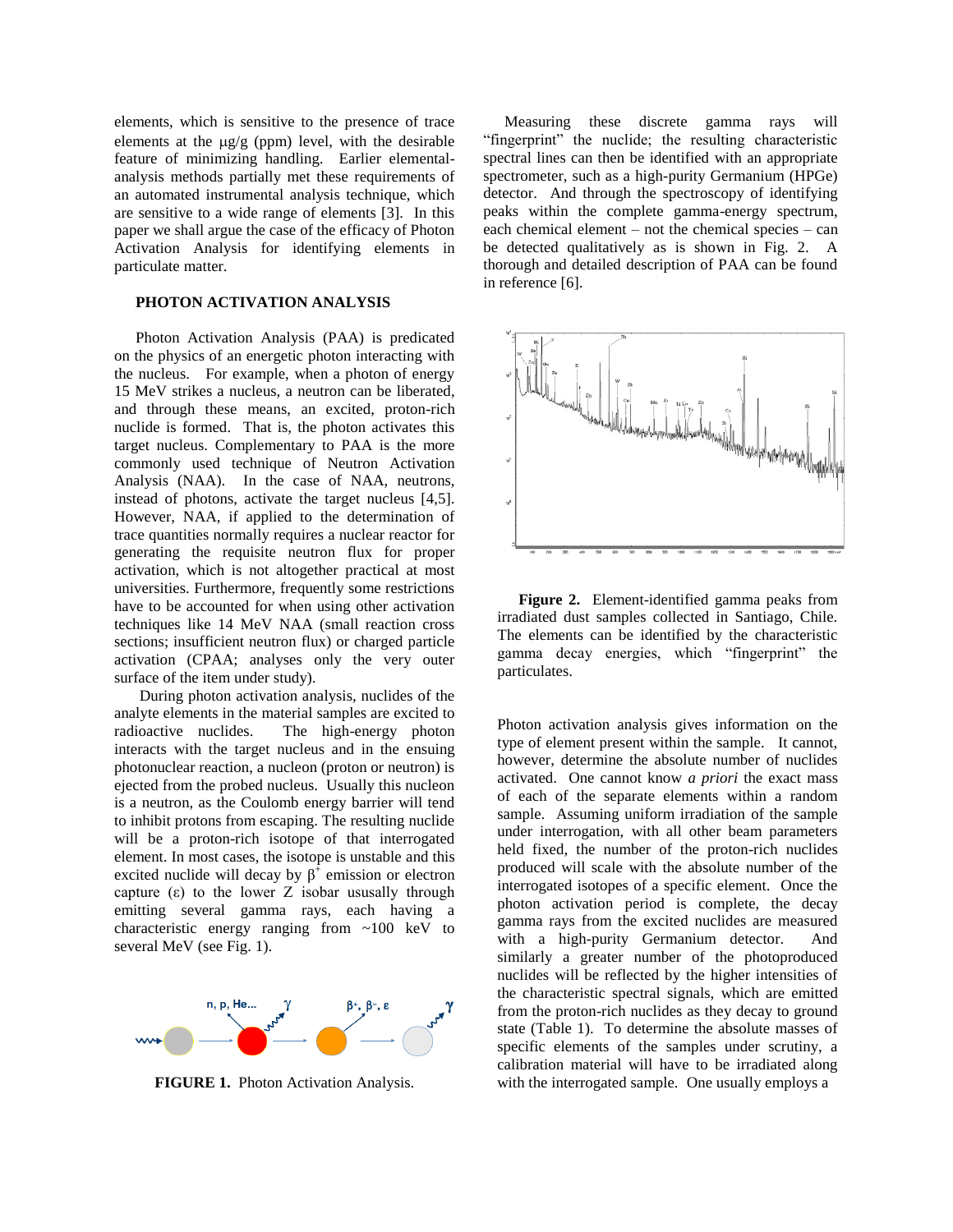| z              | <b>Reaction</b>                                                                              | <b>Half-life</b> | $E_{\gamma}$ [keV] | $S[\mu g]$ |
|----------------|----------------------------------------------------------------------------------------------|------------------|--------------------|------------|
| $\mathbf C$    | ${}^{12}C(\gamma, n){}^{11}C$                                                                | 20 min           | 511 <sup>a</sup>   | 0.1        |
| N              | ${}^{14}N(\gamma, n){}^{13}N$                                                                | 9.96 min         | 511 <sup>a</sup>   | 0.02       |
| O              | <sup>16</sup> O(γ, n) <sup>15</sup> O                                                        | $2 \text{ min}$  | 511 <sup>a</sup>   | 0.05       |
| F              | <sup>19</sup> F(γ, n) <sup>18</sup> F                                                        | $110$ min        | 511 <sup>a</sup>   | 0.001      |
| Cr             | ${}^{52}Cr(\gamma, n){}^{51}Cr$                                                              | 27.8d            | 320                | 0.3        |
| Ni             | <sup>58</sup> Ni(γ, n) <sup>57</sup> Ni                                                      | 36 h             | 1379               | 0.06       |
| As             | $^{75}$ As( $\gamma$ , n) <sup>74</sup> As                                                   | 17.77 d          | 596                | 0.05       |
| Zr             | $^{90}Zr(\gamma, n)^{89}Zr$                                                                  | 78.4h            | 909                | 0.03       |
| Cd             | <sup>116</sup> Cd(γ, n) <sup>115</sup> C<br>${}^{115}Cd(\beta^{\text{-}}){}^{115m}\text{In}$ | 53.38h           | 336                | 0.05       |
| Sb             | <sup>123</sup> Sb(γ, n) <sup>122</sup> Sb                                                    | 2.7d             | 564                | 0.01       |
| I              | $^{127}$ I( $\gamma$ , n) <sup>126</sup> I                                                   | 12.8d            | 388                | 0.04       |
| Ce             | <sup>140</sup> Ce(γ, n) <sup>139</sup> Ce                                                    | 137.5 d          | 166                | 0.06       |
| T <sub>1</sub> | <sup>203</sup> Tl( $\gamma$ , n) <sup>202</sup> Tl                                           | 12.2d            | 440                | 0.04       |
| Pb             | $^{204}Pb(\gamma, n)^{203}Pb$                                                                | 52.1 h           | 279                | 0.1        |
| U              | <sup>238</sup> U(γ, n) <sup>237</sup> U                                                      | 6.75d            | $59.5^{b}$         | 0.001      |

**TABLE 1**. Analytically usable photonuclear reactions and calculated sensitivity

<sup>a</sup> after radiochemical separation

<sup>b</sup>to be measured by low energy photon spectroscopy

standard calibration material, where the elemental components are well known. After making the necessary spectroscopic measurements, we compare the spectra of the sample with that of the calibration material. We then can exactly determine the elemental make-up and thereby can ascertain the absolute concentration of specific elements present within the sample.

The primary advantage of this *in situ* method of PAA (sample with a calibrator) is that it can be carried out non-destructively. One does not need to specially prepare or machine the sample and hence there is a reduced danger of contamination from the debris of aggregated particles. And with this ease of handling, many more kinds of materials are open to investigation, especially materials, which are difficult to treat chemically, such as dust particles, fly ash, etc. Another advantage of PAA is its inherent high sensitivity. PAA has wide latitude of applications, ranging from the very small, i.e. minute mass, such as microgram dust particles, to the very big, i.e. massive multi-kilogram samples. As we are still very much in the developmental stage of this project, we will focus on our recent dust-particle assay results. Other applications will surely come as we hone our analysis tools.

# **Discussion of the Method**

At the Idaho Accelerator Center (IAC) in Pocatello, we have been conducting a series of proofof-principle experiments on a variety of samples, ranging from air-borne dust particulates collected in Pocatello, Idaho [2], archival dust filters from Idaho National Laboratory Oversight Program to dust filters from Santiago, Chile, as well as volcanic ash obtained in southern Argentina from the summer 2011 eruption of Puyehue in Chile. Each of these samples was irradiated using the 44-MeV electron LINAC at the IAC. Further descriptions of applying the technique of PAA at the IAC can be found in Refs. [7,8,9,10].

Proper sample preparation is of prime concern in photon activation analysis for ensuring correct calibration and monitoring of the flux as well as measuring the transverse and axial flux gradient of the bremsstrahlung photon beam, which serves to irradiate both the sample and calibration materials simultaneously. For flux monitoring we may employ an internal monitoring scheme, where we add a wellknown element (usually scandium or yttrium) mixed homogenously into both the sample and calibration materials. For external monitoring, we make use of nickel or copper foils upstream and downstream of the sample and calibration materials. To employ the internal monitor method, the samples should either be in powder or liquid form so that we may homogeneously add the monitoring element. Due to the special nature of our samples, however, we made use of only the external monitor scheme for our irradiated samples. Through this work, we are seeking to quantify the sensitivity of PAA in characterizing aerosol particulates and thereby identify trace elements in grain-sized matter, which we will quantify through mathematical modeling of the spectral peaks of the interrogated sample in direct comparison with those of the calibration material.

#### **MATHEMATICAL MODELING OF THE SPECTRAL LINES**

In this section, we briefly describe the mathematical means for extracting the concentration of elements. The method is described in detail in Ref. [11]. The original number of target nuclide in the sample is:

$$
N_o = \frac{C_1 M A N_A}{A_r}.\tag{1}
$$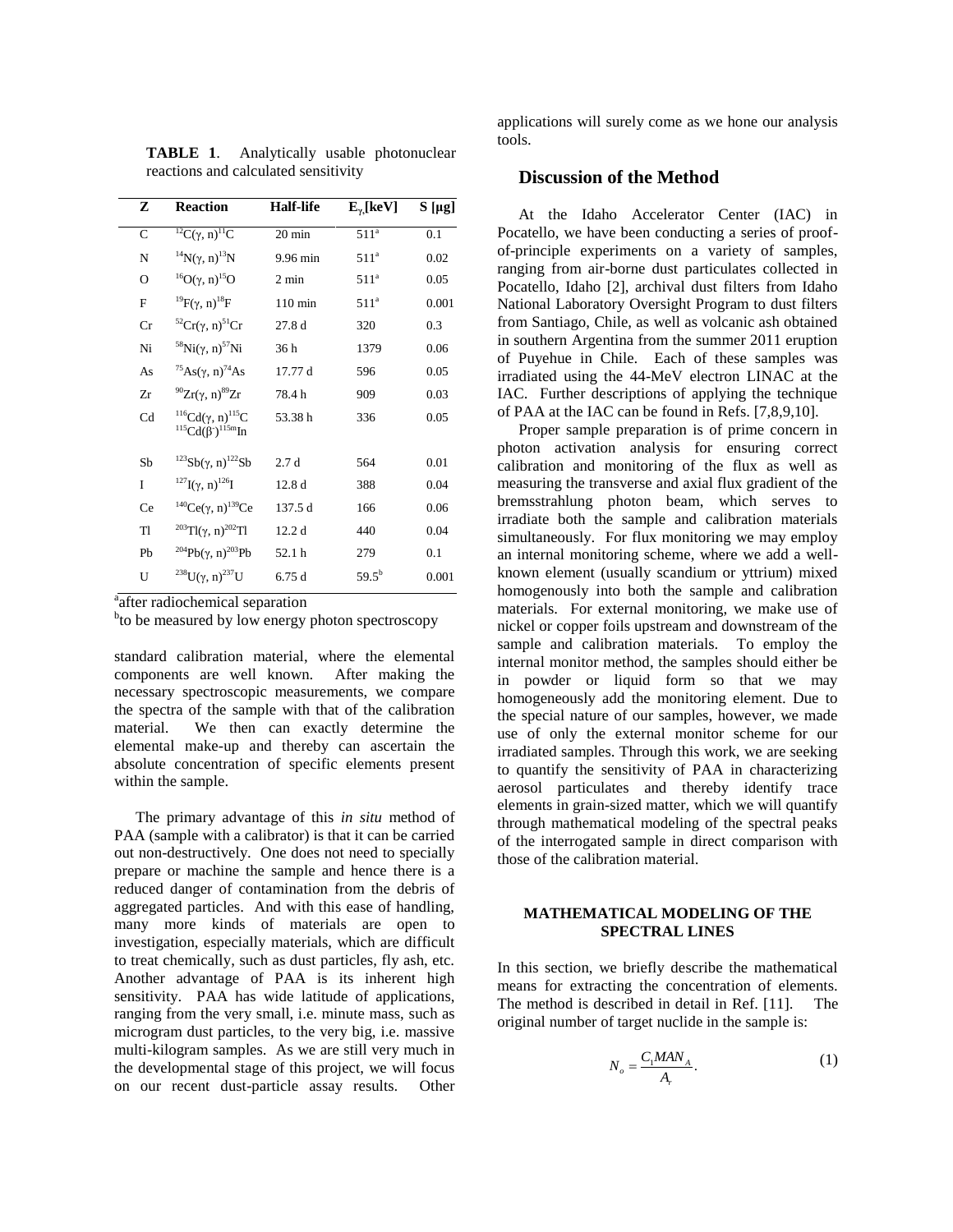Here,  $C_1$  is the concentration or the mass fraction of the target element in the sample, *M* is the mass of the sample, *A* is the natural abundance of the target nuclide,  $N_A$  is the Avogadro's constant, and  $A_r$  is the relative atomic mass.

When the sample is irradiated with high-energy photons within the energy regime of the Giant Dipole Resonance [12], the target nuclide will be activated with a characteristic transition rate of η. After an irradiation time period of *t*, the number of a specific daughter nuclide, reads:

$$
N_2(t) = \frac{\eta N_o}{\lambda_2 - \eta} (e^{-\eta t} - e^{-\lambda_2 t}).
$$
 (2)

Here, each photoproduced daughter nuclide is specified with a decay parameter of  $\lambda_2$ , which is illustrated by the activity curve in Fig. 3.



**FIGURE 3.** Activity curve.

In a real experiment, however, even though the operation time of an accelerator is several hours, the actual time of exposure is no more than a few 10s of seconds due to very low duty factor of a pulsed electron linear accelerator which, in our case at the Idaho Accelerator Center, turns out to be about  $5\times10^{-4}$ when operating at 240-Hz repetition rate and 2.3-µs pulse width. Under the nonrestrictive conditions that the number of original target nuclides in the sample stay constant, the transition factor η is negligible, and above equation becomes:

$$
N_2(t) = \frac{\eta N_o}{\lambda_2} (1 - e^{-\lambda_2 t}).
$$
 (3)

During the irradiation of the sample for a time period  $(T_i)$ , constant production of radioactive nuclides will give rise to the activity curve. The radioactivity of the activation product as a function of time  $(T_i, T_d)$  is defined by Eq. 4 (which is the general equation of nuclear activation; see also Fig. 3).

$$
A_2(t)|_{t>T_i} = \frac{C_1 MAN_A}{A_r} (1 - e^{-\lambda_2 T_i}) (e^{-\lambda_2 T_d}) (\int_{E_h}^{E_{\text{max}}} \Phi(E) \cdot \sigma(E) dE), \qquad (4)
$$

where  $\Phi(E)$  is the energy differential photon flux density and  $\sigma(E)$  is the energy differential cross section.

After cooling the target for a period of  $T_d$ , we then count within the peak of the spectral lines arising from the decays of specific activated nuclides for a period of  $T_c$  with a HPGe detector. The concentration of target nuclide can be obtained using the total registered number of counts, which  $P_2$  is the peak area as depicted in Fig. 4, counting efficiency of the detector (ε), and emission probability  $(p_\lambda)$ .

$$
C_1 = \frac{P_2 A_r \lambda_2}{M A N_A \varphi_{\lambda} (1 - e^{-\lambda_2 T_i}) (e^{-\lambda_2 T_d}) (1 - e^{-\lambda_2 T_c}) (\int_{E_R}^{E_{\text{max}}} \Phi(E) \cdot \sigma(E) dE)}.
$$
 (5)



**FIGURE 4.** Net peak area of spectral lines.

We generally irradiate samples with a well-known calibration material and count with the same detector. That is to say, target nuclides exist in both the sample and the calibration material. And assuming that they go through the exact same photonuclear reactions under the same irradiation conditions, the concentration of target nuclides in the sample will be:

$$
C_1^s = \frac{P_2^s A_r \lambda_2}{M^s A N_A \epsilon p_\lambda (1 - e^{-\lambda_2 T_i}) (e^{-\lambda_2 T_i^s}) (1 - e^{-\lambda_2 T_i^s}) (\bigoplus_{E_\delta}^{E_{\text{max}}})}.
$$
 (6)

When the concentration of target nuclides in calibration material is:

$$
C_1' = \frac{P_2' A_r \lambda_2}{M' A N_A \epsilon p_\lambda (1 - e^{-\lambda_2 T_i}) (e^{-\lambda_2 T_i'}) (1 - e^{-\lambda_2 T_i'}) (\bigcap_{E_n}^{E_{\text{max}}})}.
$$
 (7)

We can then find the concentration of target nuclides with the aid of a well-known calibration material. That is to say, by taking the ratio of eqns. (6) and (7) and further introducing a flux correction factor, *fΦ*, the equation for specific elemental concentration becomes: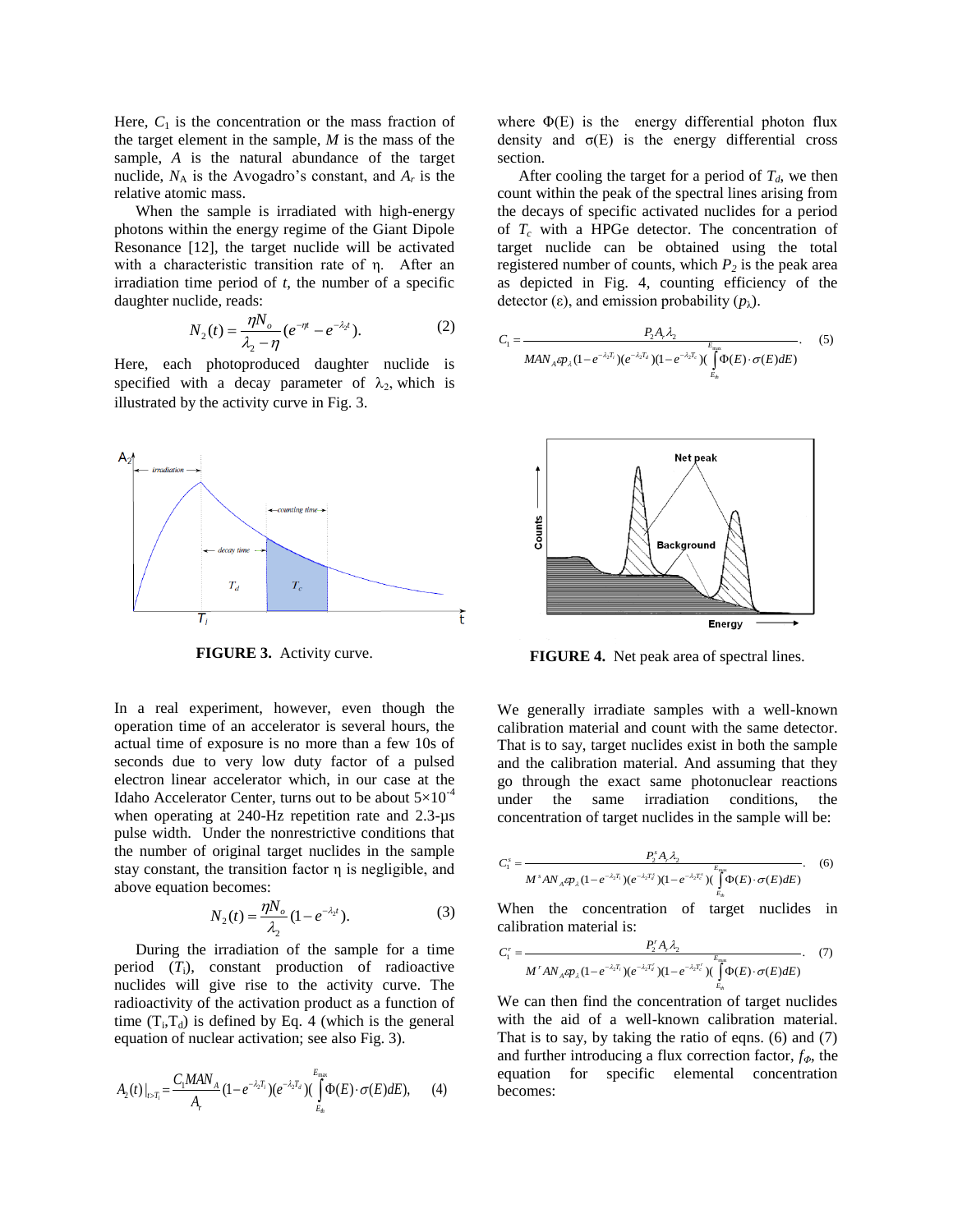$$
C_1^s = f_{\Phi} \cdot C_1^r \frac{P_2^s M^r (e^{-\lambda_2 T_d^r})(1 - e^{-\lambda_2 T_c^r})}{P_2^r M^s (e^{-\lambda_2 T_d^s})(1 - e^{-\lambda_2 T_c^s})}.
$$
 (8)

One of the conditions for the quantitative evaluation of the relative method is that both the sample and calibration materials should receive the same radiation dose, as the evaluation is performed by comparing the two resulting elemental spectra. The flux correction accounts for the radial and axial variations of the photon beam. To first order *f<sup>Φ</sup>* is close to unity, but we are presently conducting Monte-Carlo simulations to further understand this systematic uncertainty.

#### **SAMPLES AND RESULTS**

#### **Air Dust Samples**

Preliminary results of one particular sample (Chilean air dust sample) are shown in Fig. 2, which shows the element-identified gamma energy lines. We then can identify the original nuclide with the concentration of that particular nuclide. The mass of dust collected on each sample ranges from 261 µg up to 1.5 mg. Samples were collected from two different locations and the period of dust collection spans one year. Elements common to all samples, with their corresponding weighted mean and uncertainty, are shown in Table 2.

| <b>TABLE 2.</b> Elements and their concentration in air |
|---------------------------------------------------------|
| dust filters from Chile $(\mu g/g)$ .                   |

| Z  | 4/5/00     | 7/26/00    | 12/21/00     | 3/15/01    | 4/11/01      |
|----|------------|------------|--------------|------------|--------------|
| Ca | 3778+322   | $6080+804$ | $5051 + 876$ | 16588+5502 | $6155 + 365$ |
| Ti | $525 + 84$ | $631+109$  | $811 + 224$  | 7035+3337  | $774 + 131$  |
|    | $418 + 44$ | $1158+101$ | $880+335$    | $525+158$  | $1223+197$   |
| Вr | $517 + 73$ | $484+102$  | $658+106$    | $168 + 61$ | $351 + 123$  |
| Rh | $21 + 7$   | $15 + 5$   | $21 + 8$     | $8 + 3$    | $44 + 18$    |
| Zr | $16 + 5$   | $20+4$     | $17 + 4$     | $15 + 5$   | $20+7$       |
| Sb | $16+2$     | $22 + 3$   | $12 + 3$     | $14 + 5$   | $13 + 3$     |
| Ph | $312 + 37$ | $355+27$   | $286 + 64$   | $132 + 20$ | $148 + 38$   |



**FIGURE 5.** Trace element concentration change over time in air dust samples from Chile.

| <b>TABLE 3.</b> Trace element concentration of |  |
|------------------------------------------------|--|
| volcanic ash samples $(\mu g/g)$ .             |  |

| voicume asii samples $(\mu_S, \mu_S)$ . |               |                |                                  |                |
|-----------------------------------------|---------------|----------------|----------------------------------|----------------|
| z                                       | 6/4/2011      | 6/6/2011       | 6/15/2011                        | 6/16/2011      |
| Na                                      | 17716±2183    | 30597±4091     | 46836±9141                       | 24471±3101     |
| Mg                                      | 7458±702      |                | $10926 \pm 1084$ 6923 $\pm 1617$ | $4056 \pm 615$ |
| Ca                                      | 15879±1047    | 21513±1374     | 21878±1894                       | 12281±720      |
| Ti                                      | 3270±207      | $2665 \pm 235$ | 5867±567                         | 3716±232       |
| Cr                                      | $6.6 \pm 1.7$ | $9.4 \pm 2.8$  | $13.7 \pm 6.6$                   | $8.4 \pm 3.3$  |
| Mn                                      | $373 \pm 50$  | $682{\pm}99$   | $724 \pm 147$                    | $418 + 59$     |
| Fe                                      | 18690±2250    | 38036±4808     | 34294±6040                       | 26260±3219     |
| Co                                      | $4.6 \pm 0.7$ | $5.9 \pm 1.1$  | $4.7 \pm 1.2$                    | $2.9 \pm 0.6$  |
| Zn                                      | $72 \pm 10$   | $118 \pm 32$   | $171 \pm 31$                     | $96 \pm 16$    |
| Ga                                      | $13\pm 6$     | $26 \pm 11$    | $47 \pm 16$                      | $20 \pm 8$     |
| As                                      | $6.9 \pm 0.7$ | $11.8 \pm 1.3$ | $22 \pm 3.2$                     | $10 \pm 1.1$   |
| Rb                                      | $29 + 4$      | $52 + 7$       | $99 \pm 19$                      | $47\pm 6$      |
| Sr                                      | $192 + 40$    | $324 \pm 61$   | 380±145                          | $234 \pm 85$   |
| Y                                       | $24 + 2$      | $43\pm5$       | $68 \pm 10$                      | $36 + 4$       |
| Zr                                      | $135 \pm 18$  | $248 + 35$     | $452 \pm 91$                     | $221 \pm 30$   |
| $_{\rm Nb}$                             | $3.8 \pm 0.6$ | $7.8 \pm 1.4$  | $11.5 \pm 2.5$                   | $5.8 \pm 0.9$  |
| Sn                                      | $10+1.5$      | $8.5 \pm 1.9$  | $25.4 \pm 6.7$                   | $7.5 \pm 1.8$  |
| Sb                                      | $3.5 \pm 0.5$ | $6.2 \pm 2.6$  | $10 \pm 1.7$                     | $4.2 \pm 0.9$  |
| I                                       | $1.3 \pm 0.2$ | $3.3 \pm 0.6$  | $4.6 \pm 0.9$                    | $2.5 \pm 0.4$  |
| Cs                                      | $1.7 \pm 0.3$ | $3.2 \pm 0.5$  | $5.9 \pm 1.3$                    | $2.9 \pm 0.4$  |
| Ba                                      | 527±202       | 707±295        | 930±366                          | 732±227        |
| Ce                                      | $24 \pm 4$    | $43\pm7$       | $73 \pm 16$                      | $36\pm 6$      |
| Sm                                      | $5.2 \pm 1.3$ | $4.7 \pm 0.8$  | $7.9 \pm 2.3$                    | $4.9 \pm 1.2$  |
| Pb                                      | $9.3 \pm 1.7$ | $15.9 \pm 4.1$ | $27.1 \pm 5.7$                   | $15 \pm 3.4$   |
| U                                       | $0.6 + 0.2$   | $1.1 \pm 0.3$  | $2.1 \pm 0.6$                    | $1.1 \pm 0.3$  |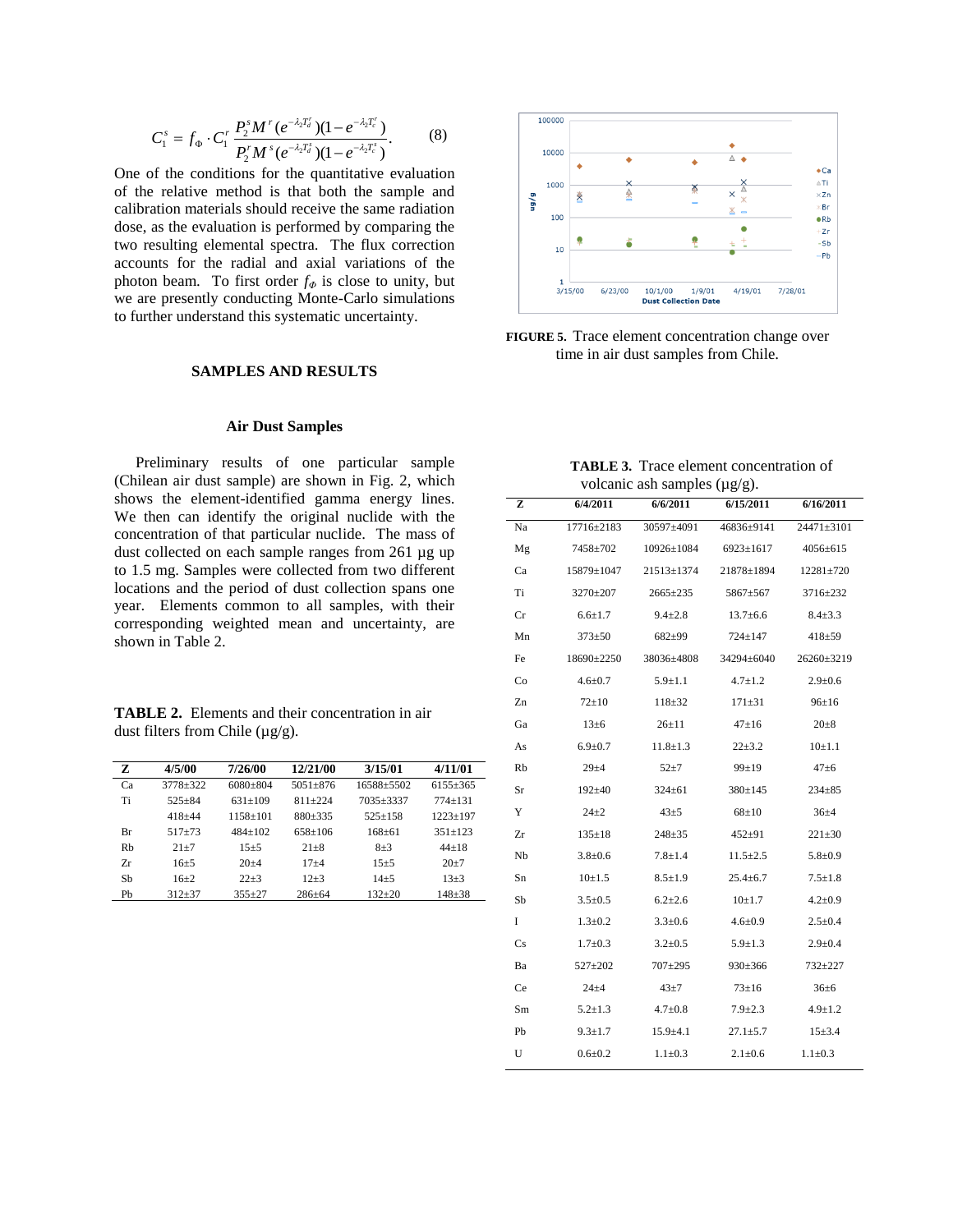By finding trace elements that are common in each sample during this period of one year, we can map the elemental change throughout this time period. After the analysis, we can see that certain elements group up at different concentration levels. Such as, calcium has the highest level of concentration; Rb, Zr, and Sb are in the group that has the lowest level of concentration; Ti, Zn, Br, and Pb group at the medium level. At the same time, we observe some tracking or anti-tracking patterns throughout the time period (Fig 5).

Other than these aforementioned common elements, many more elements were identified in each individual samples, again as indicated in Fig. 2. The low mass of the aggregated dust particles could be one of the reasons that some of these elements are not detectable in some samples. It is further conceivable that missing or spotty appearance of certain elements may be an indication of other complicated processes or reflects a plain meteorological process. Nevertheless, extremely low dust mass is one of the main reasons for poor statistics and detectability.



**FIGURE 6.** Concentration change for Ca over the two week span after the Puyehue eruption on June 4, 2011

#### **Volcanic Ash**

We have four separate volcanic ash samples, which were collected within the first two weeks of the Puyehue eruption of June 4, 2011 [13]. Samples were collected from the surrounding area of Puyehue National Park, which is very near the center of the eruption. These samples were prepared using the internal monitoring method as described above. And the trace element concentrations for each of these four samples are recorded in Table 3 with respect to the collection date. These elements provide key and fundamental information on the elemental make-up,

which clearly is of environmental interest. We observe that almost all the elements are less concentrated in samples, which were taken on June 4, 2011 and have higher concentration value for June 6 and June 15, followed by decreased concentration value on June 16, 2011. Figure 6 shows such a pattern for calcium as an example

Different periods could event stages such as continuous emission of ash at the beginning of the eruption, sedimentation process, evaporation, or environmental changes could well be the harbingers of such a pattern. In order to draw any further conclusions, one would need to repeat these experiments with a much larger number of samples and with more frequent collection dates.

#### **SUMMARY AND PATH FORWARD**

Photon Activation Analysis is proving to be an excellent method for investigating the elemental make-up of solid-particulate matter collected with airdust filters. We have found that we are sensitive to grain masses much less than 250 μg. The technique of PAA, moreover, can be performed without having to chemically separate the components. There is just a minimum of sample preparation before and after the activation process. The overall sensitivity for lowmass material makes the method of PAA very promising for future environmental studies on airborne minute matter.

#### **ACKNOWLEDGMENTS**

This work was funded by the U.S. Department of Defense under grant DF-FC07-06ID14780. We wish to thank Prof. Roberto Morales of the University of Chile for providing us the dust particle samples from Santiago, Chile for our photon activation analysis studies. We further extend our thanks to Drs. Jerónimo Blostein and Romina Daga of the Centro Atómico Bariloche – Instituto Balseiro, who generously gave us many volcanic ash samples collected in the vicinity of Bariloche right after the Puyehue eruption. PLC further wishes to express his gratitude to Profs. Rolando Granada and Roberto Mayer for their kind hospitality in Bariloche.